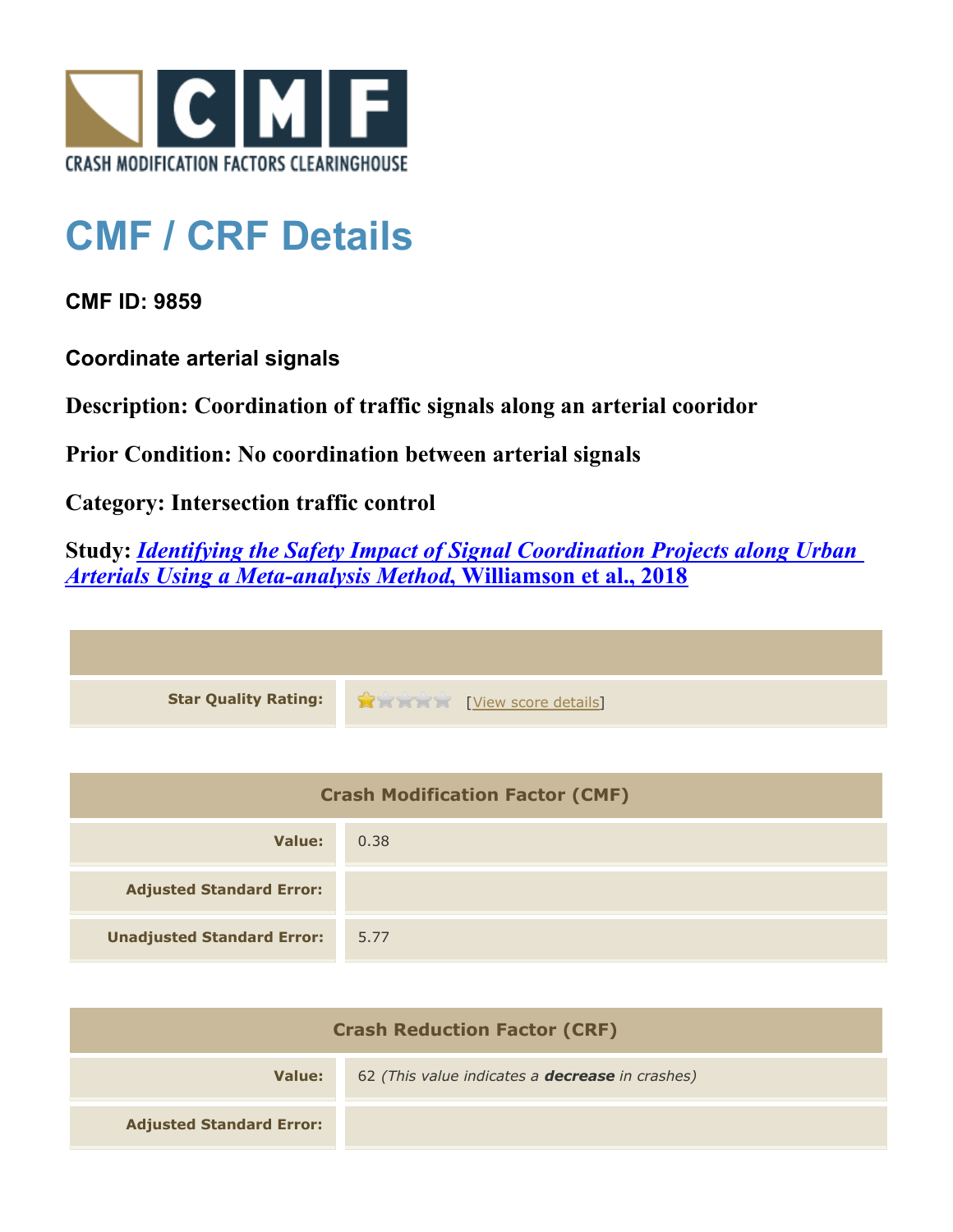| <b>Applicability</b>       |               |
|----------------------------|---------------|
| <b>Crash Type:</b>         | All           |
| <b>Crash Severity:</b>     | All           |
| <b>Roadway Types:</b>      | Not specified |
| <b>Number of Lanes:</b>    |               |
| <b>Road Division Type:</b> |               |
| <b>Speed Limit:</b>        |               |
| <b>Area Type:</b>          | Suburban      |
| <b>Traffic Volume:</b>     |               |
| <b>Time of Day:</b>        | All           |

## *If countermeasure is intersection-based*

| <b>Intersection Type:</b>         |  |
|-----------------------------------|--|
| <b>Intersection Geometry:</b>     |  |
| <b>Traffic Control:</b>           |  |
| <b>Major Road Traffic Volume:</b> |  |
| <b>Minor Road Traffic Volume:</b> |  |

| <b>Development Details</b>      |           |
|---------------------------------|-----------|
| <b>Date Range of Data Used:</b> |           |
| <b>Municipality:</b>            |           |
| State:                          | <b>IL</b> |